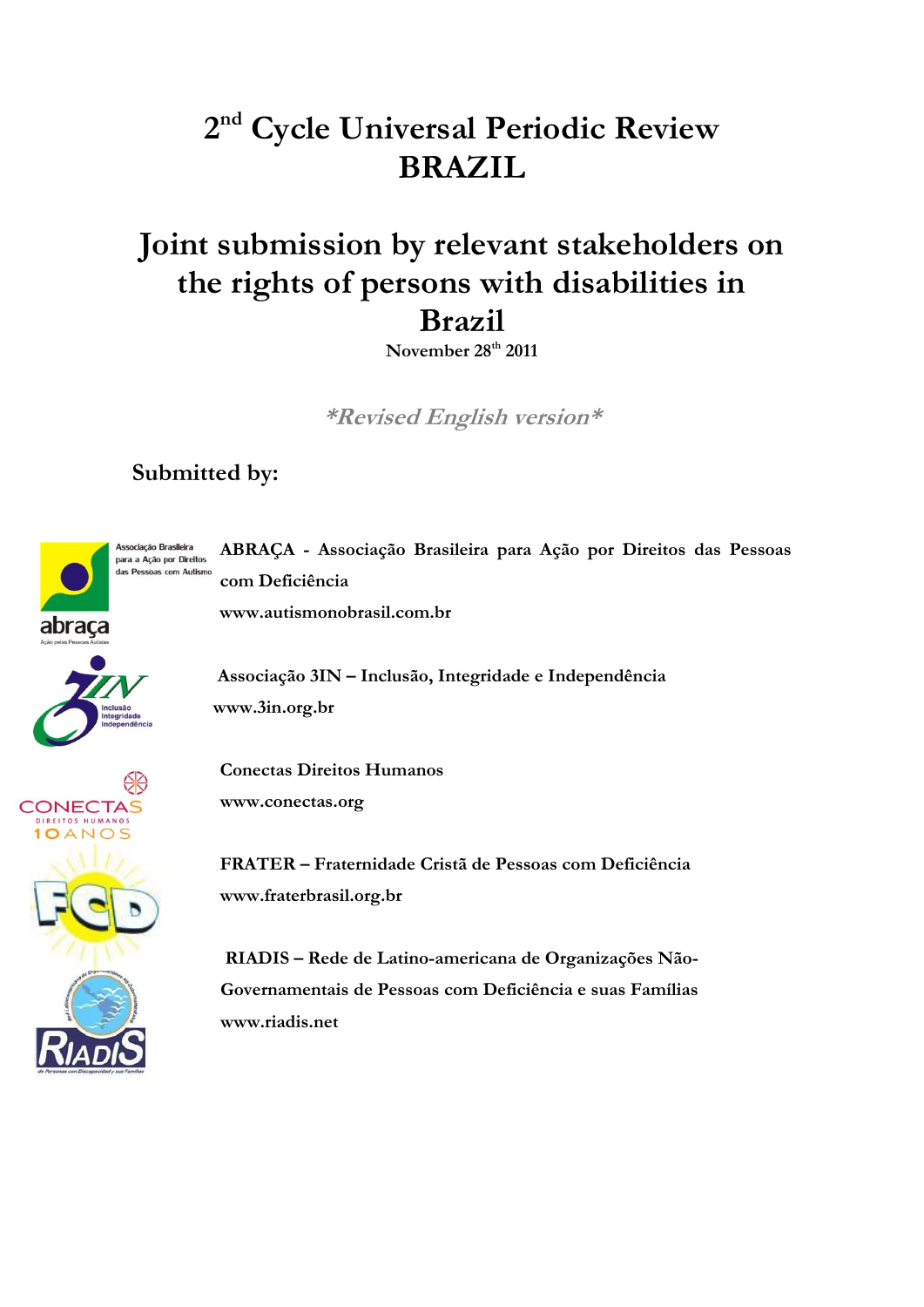**1. Recognizing the important role played by civil society in the process of implementing and monitoring the Convention on the Rights of Persons with Disabilities and the need for increased involvement in the processes necessary to implement these rights at the national level, the following organizations take this opportunity to provide comments and contributions to the Universal Periodic Review process, hoping thus to give visibility to the Convention and contribute to implementation of the rights of people with disabilities provided by this human rights convention.**

### **Introduction**

- 2. Brazil is a country of continental dimensions and is part of the list of nations with higher levels of social inequality in the world. According to the *Instituto de Pesquisa Econômica Aplicada* (IPEA), 10 million people live with less than US\$ 1per day. Approximately 54 million people (30% of the population) are considered poor. Of these, 34 million live in poverty and 20 million in extreme poverty.
- 3. In this scenario of poverty and inequality, disability stands out. According to preliminary data from the last Census, there are 45.6 million people with disability in Brazil - or approximately 23.9% of the population.
- 4. Among the Brazilian regions, the north and northeast represented higher percentage of disability incidence than the national average - 16.7% and 16.1%, respectively. According to data from the census of the *Instituto Brasileiro de Geografia e Estatística* (IBGE) in 2000, 15.3% of women and 13.7% of men have some form of disability. When comparing ethnic origin, disability is higher among indigenous peoples (17%) and African descent - or afrodescendent (17.5%) and browns (pardo) (17%) - as designated by the IBGE. Among people over 15 years old, the deficiency represents 18.8%. The rural population represents 15.1% and 14.3% are urban population considering the total of persons with disabilities in the country, according to the same survey.
- 5. The School Census (Censo Escolar) of 2010 indicates 10% increase in enrollment made in Special Education - from 639,718 in 2009 came to 702,603, of which 218,271 (31%) are in special classes or schools exclusive and 484,332 (69%) in common classes. Enrollment of students with disabilities are basically concentrated in elementary education (74.4%), with little presence in high school (4%) and infant education(9.8%) and higher education and adult  $(11.3\%)$ . Currently 30% of the nation's public schools are considered accessible.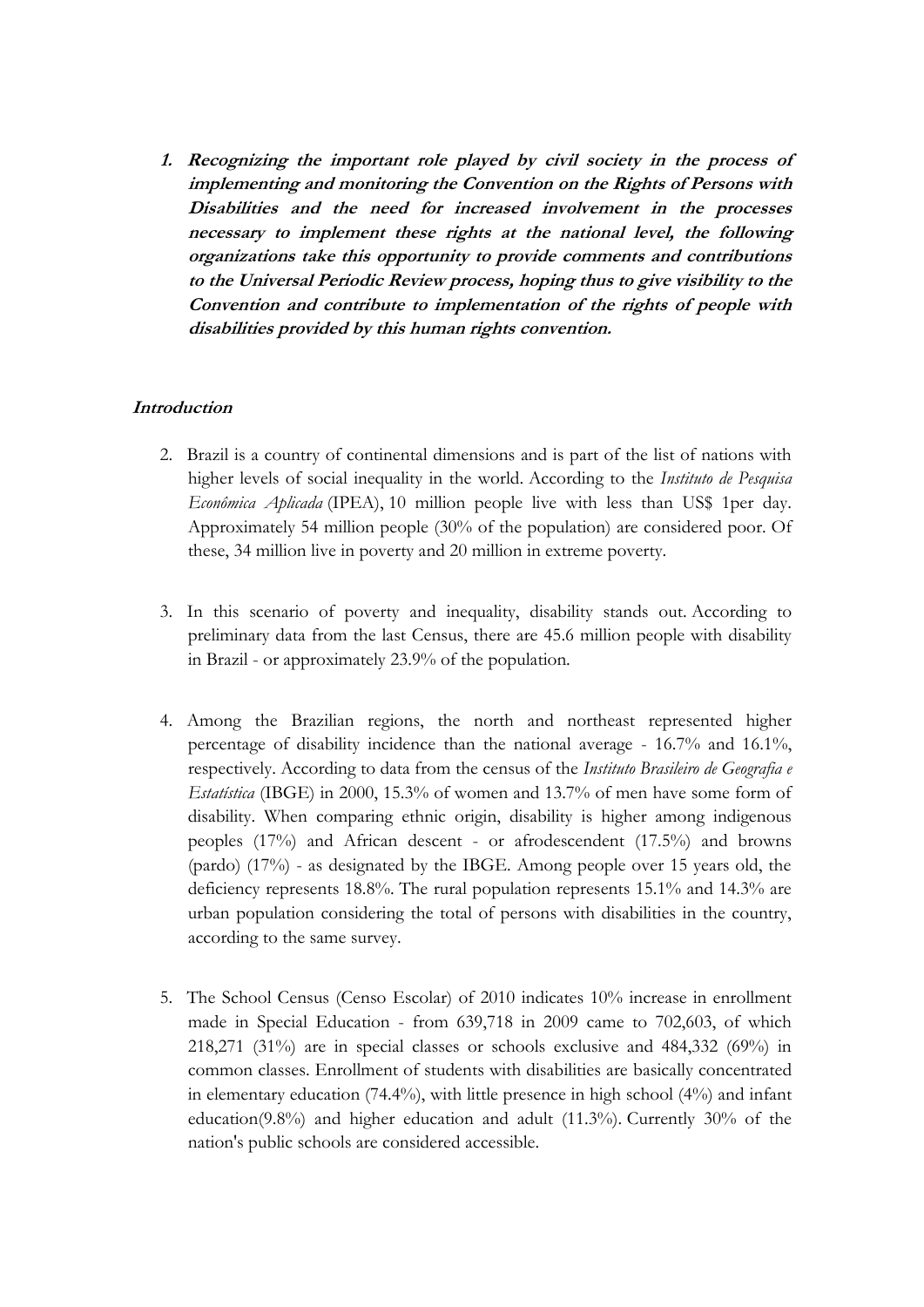- 6. The UN Convention on the Rights of Persons with Disabilities was the first human rights treaty incorporated the Brazilian legal system with the status of constitutional law. This achievement was a result of the efforts of groups engaged in promoting and protecting the rights of persons with disabilities, members of civil society, nongovernmental organizations, activists in the area of human rights and people with disabilities, as well as public and academic authorities.
- 7. After more than two years that the Convention entered into force, Brazil must submit its official report to the UN Committee on the Rights of Persons with Disabilities. From April to June 2011, the Brazilian government, through the National Secretariat for Promoting the Rights of Persons with Disabilities, through the Public Consultation No. 01/2011, has opened the text of the report for comments and contributions from civil society. Until de closure of this UPR submission, Brazil, however, has not yet sent its report to the UN Committee on the Rights of Persons with Disabilities.
- 8. In 2008, Brazil submitted the first report submitted under the Universal Periodic Review process. [\[2\]](http://translate.google.com/toolkit/content?did=000047vbyfj277k&rid=0&hl=pt_BR#_ftn2) The report dealt with women's rights and racial equality, land rights, education, health and work, adequate food, combating poverty and social inequality, the practice of torture and extrajudicial executions, right to public citizen security, memory and truth, sexual orientation and gender identity, the rights of indigenous people and children and adolescents.
- 9. About the rights of persons with disabilities, the document brought only a few percentage data on the situation of this population in Brazil, references to the First National Conference on the Rights of Persons with Disabilities (2006), the National Program of Accessibility and the process of ratifying the Convention on the Rights of Persons with Disabilities that was, at that time, still on process. This content was insufficient to provide a picture of the invisibility and exclusion faced by people with disabilities in the country.
- 10. The effective implementation of the rights guaranteed by the Convention on the Rights of Persons with Disabilities requires that the Universal Periodic Review process gives greater visibility to the inequalities that still contribute to the lack of participation of persons with disabilities on an equal basis with others, in all aspects of life such as access to education with quality and basic public services, to health care, transportation and adequate housing, ensuring employability and ability to exercise rights.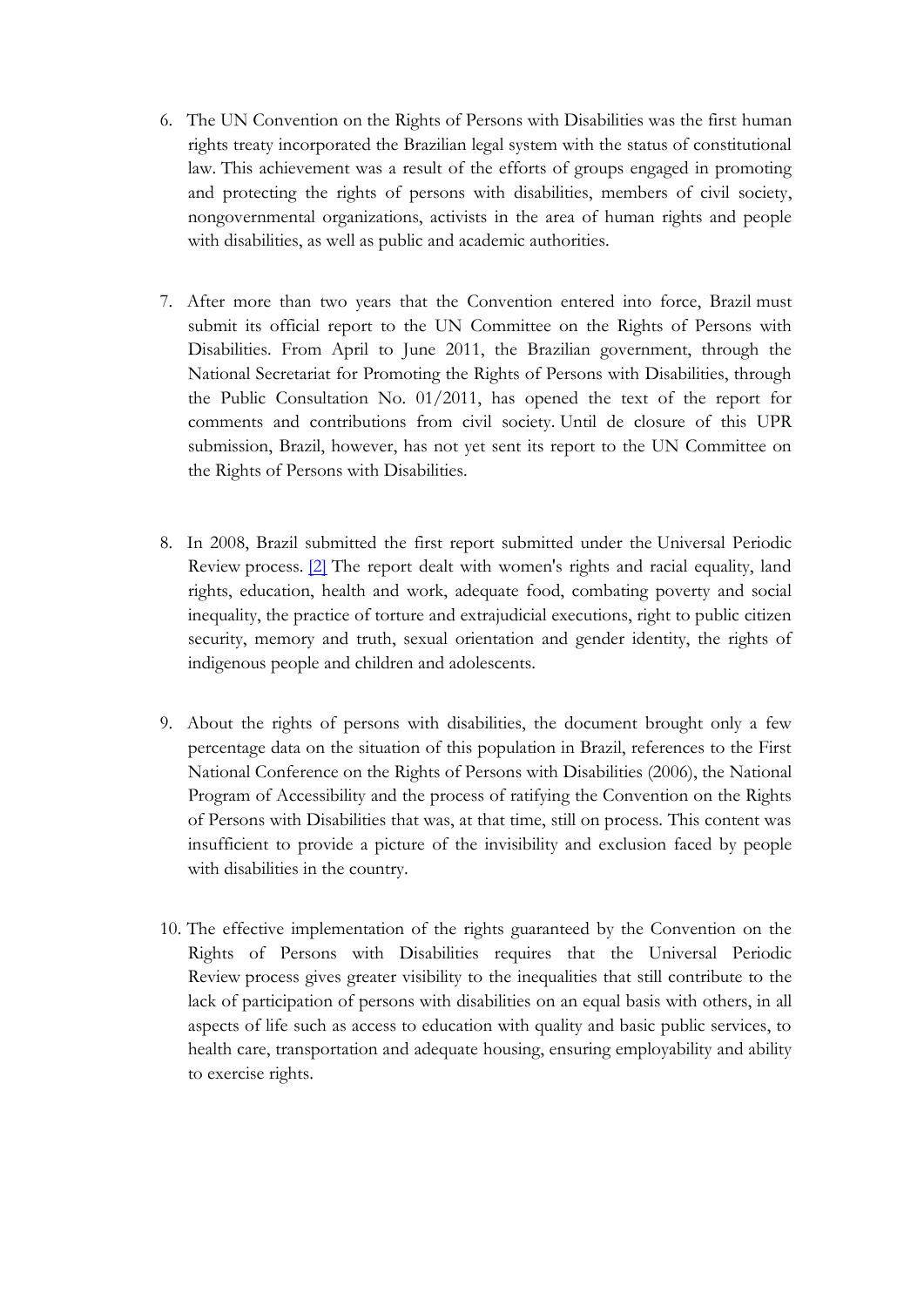#### **Legislative Measures**

- 11. Through the recent Decree. 7612 of 17 November 2011, the Brazilian government instituted the National Plan of the Rights of Persons with Disabilities – *Plano Viver sem Limite* (Living Without Limits Plan). In addition to adopting the social model of disability and the concept of people with disabilities provided in the Convention, the plan focuses on measures aimed at ensuring access to education, health care, accessibility and social inclusion.  $[3]$  The actions foreseen in the plan tend to indicate a greater realization of the rights of people with disabilities at national level. Gradually the government has been mobilizing in order to adopt effective measures to harmonize the national legislation to the content of this human rights treaty ratified by the State in 2008.
- 12. On the other hand, there is a concern about the official Portuguese version of the Convention translated by the Brazilian government, which is inaccurate in the translation of the preamble and Article 1, which can lead to misconceptions about who are or may be considered a person with disability under the social model of disability adopted by the treaty.
- 13. In Article 1, the text of the Portuguese official version in Brazil says *"[p]eople with disabilities \* are those \* who have long-term physical, mental, intellectual or sensory impairments*  which in interaction with various barriers may hinder their full and effective participation in society *on an equal basis with others".* In the original English, in turn, included *people with disabilities include those who (...)".* The use of different expressions makes all the difference in the interpretation of who is the target audience of treaty. The Convention does not propose a definition that limits the persons that is protected by it, just highlights those that that at least should be included. The writing in Portuguese, in this sense, is more restrictive.
- 14. In the letter 'E' of the Preamble which is not legally binding, but supports the understanding of the treaty and the new concept of disability in which it is based -, the official Portuguese version in Brazil says, that *"Recognizing that disability is an evolving concept and that disability results from the interaction between people with \*disabilities\* (...) and barriers,* using the own concept of disability to describe the concept itself, but the original version says that *"disability results from the interaction between people with impairments and the barriers..."* establishing a key concept for the disability social approach.
- 15. Inaccurate translation can result in misunderstandings about the target audience of the international standard, preventing certain groups of people to benefit from the rights guaranteed in the CRPD and take part in the process of discussing, implementing and monitoring the Convention. An example is the persons with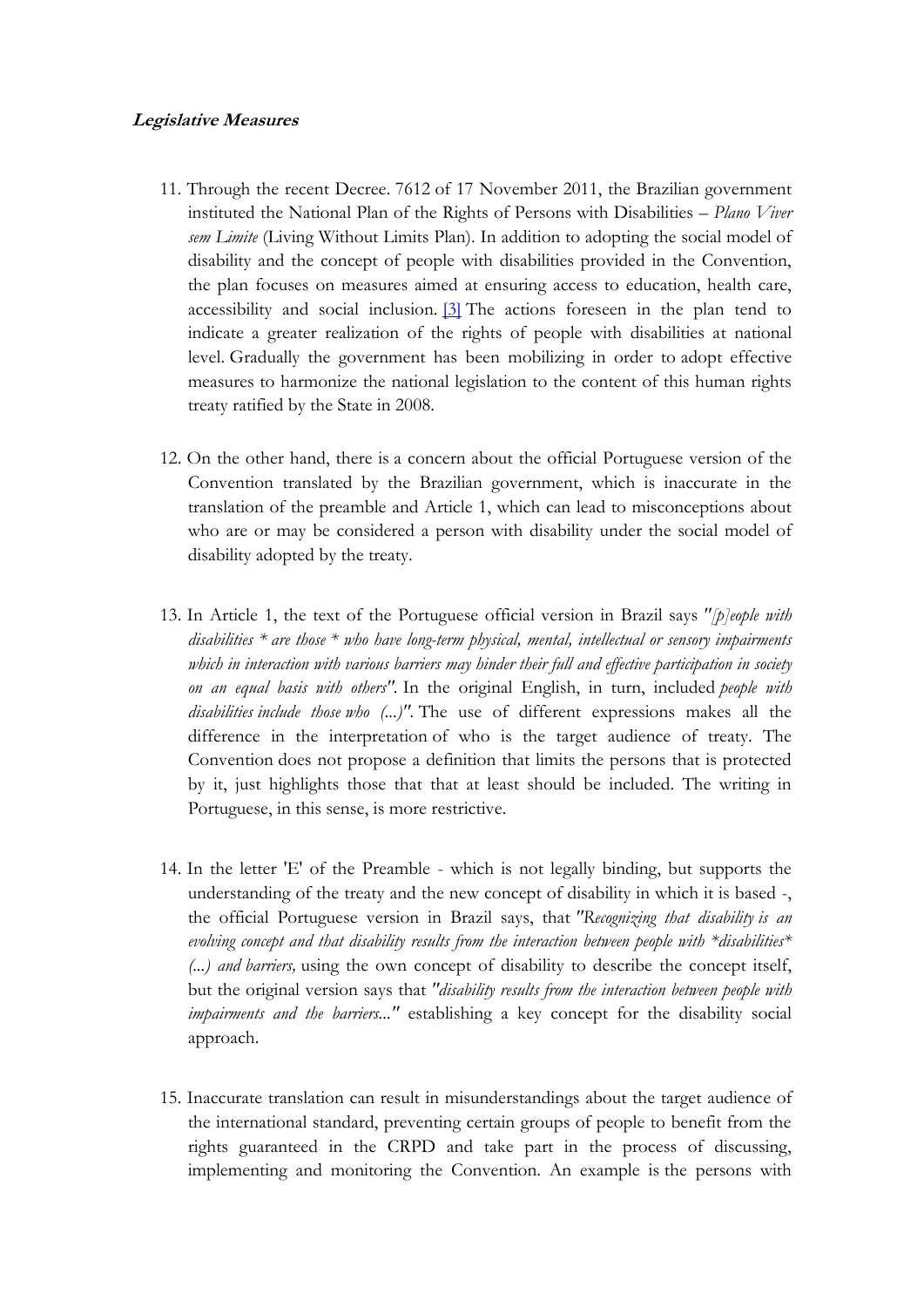psychosocial disabilities, who are not recognized as people with disabilities in Brazil, despite their activism for the implementation of the Convention at the international level.

16. There are only few measures adopted in the legislative framework - which are crucially important as first steps to ensure the realization of the rights contained in the Convention. In this sense, as an example, it is needed to promote discussions and proposals in order to update the definition of persons with disabilities in other national legislations, criminalize discrimination based on disability, including the denial of provision of reasonable adaptation and ensure the recognition of all people with disabilities as citizens before the law.

#### **Recommendations:**

- **17. The Brazilian government should make efforts to correct misunderstandings in the translation of the CDPD contained in the preamble and Article 1 in accordance with the original text of the CRPD.**
- **18. Update the legal framework including the definition of persons with disabilities and ensure an effective non-discrimination law for persons with disabilities, including the denial of reasonable accommodation as discrimination, and ensuring recognition of all persons with disabilities as persons before the law, as stated by the CRPD.**

#### **Recognition as a person before the law**

- 19. In Brazil, under current law, people with disabilities still face limitations to fully exercise their legal capacity – here understood as the ability to have and exercise rights.
- 20. The Brazilian civil law provides for the possibility of fully or partially limiting the exercise of legal capacity through a process called interdiction, based on the medical model of disability. In most cases, the rights of citizenship are fully limited. Often people with intellectual and psychosocial disabilities are prevented from practicing acts of civil life and directly affecting the full exercise of the rights to public and political participation and to live in the community, in opposition to Article 12 of the CRPD - which deals with the mechanisms of supported decision making - There are, however, few statistics available about the processes of interdiction and the way the judiciary branch is positioning itself as to the exercise of legal capacity of persons with disabilities.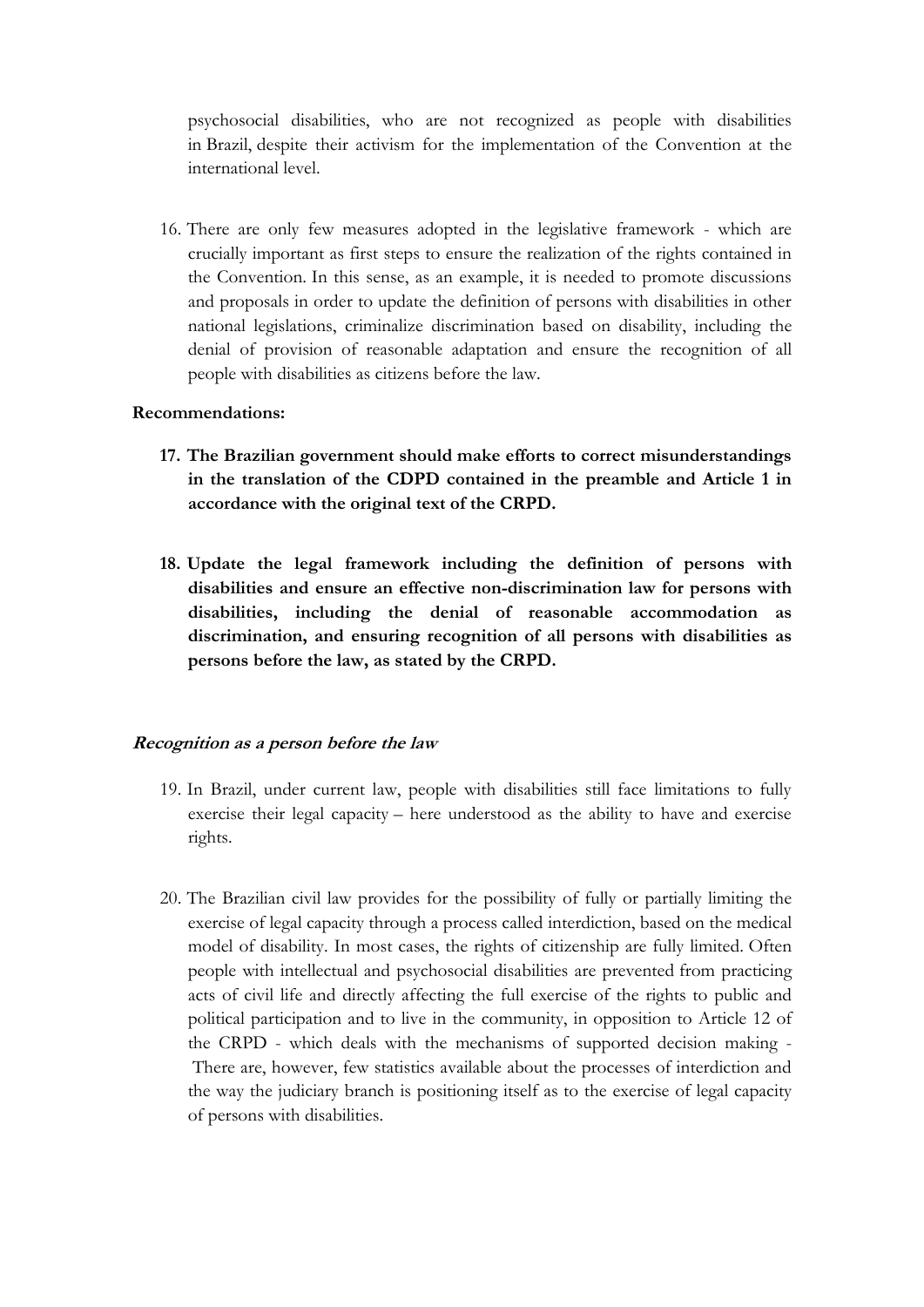21. The implementation of Article 12 of the Convention requires the humanization of the judiciary, as well as major changes in national legislation in order that operates gradually transition from the current substitutive decision-making model by the supported decision-making process. In this sense, it is imperative that the content of Article 12 of the Convention is studied, interpreted and entirety understood. The Brazilian government must be committed to invest in initiatives aimed at giving effect to the content of article 12 and to involve persons with disabilities in this process. Only after this initial moment of joint construction it will be possible to think about further legislative reforms are considered necessary to achieve the rights guaranteed to all persons with disabilities in Article 12.

#### **Recommendations:**

- **22. Efforts to carry out initiatives aimed to study and give effect to the normative content of article 12 and to involve persons with disabilities themselves in the process in view of constructing proposals to modify the Civil Code, the Code of Civil Procedure and other regulations so that its contents are in compliance with Article 12 of the CRPD.**
- **23. Mapping, in order to evaluate the possibility of revocation, laws, measures and practices which hinder the exercise of legal capacity of persons with disabilities, particularly those with intellectual disabilities, addressing the exercise of civil rights, including those with a financial or personal character, and political rights, such as the right to vote and be voted for any person with disability.**
- **24. Adopt the supported decision-making model, defining the supportive measures and the necessary safeguards to guarantee the exercise of legal capacity and recognition before the law for all people with disabilities on an equal basis.**

### **Social Protection**

25. In relation to the support provided by the state, an instrument that is being used is called the Continuous Cash Benefit (BPC), regulated by Decree n. 6,214 of September 26, 2007. Part of basic social protection under the Social Assistance System (SUAS) instituted by the Ministry of Social Development and Hunger Alleviation, in accordance with the provisions of the National Policy for Social Assistance – PNAS, it is granted to people with disabilities, or older than 65 years whose *family* income is less than  $\frac{1}{4}$  of the minimum wage, currently set at R \$ 545.00 (five hundred and forty-five reais), about \$ 340 (three hundred forty U.S. dollars Americans).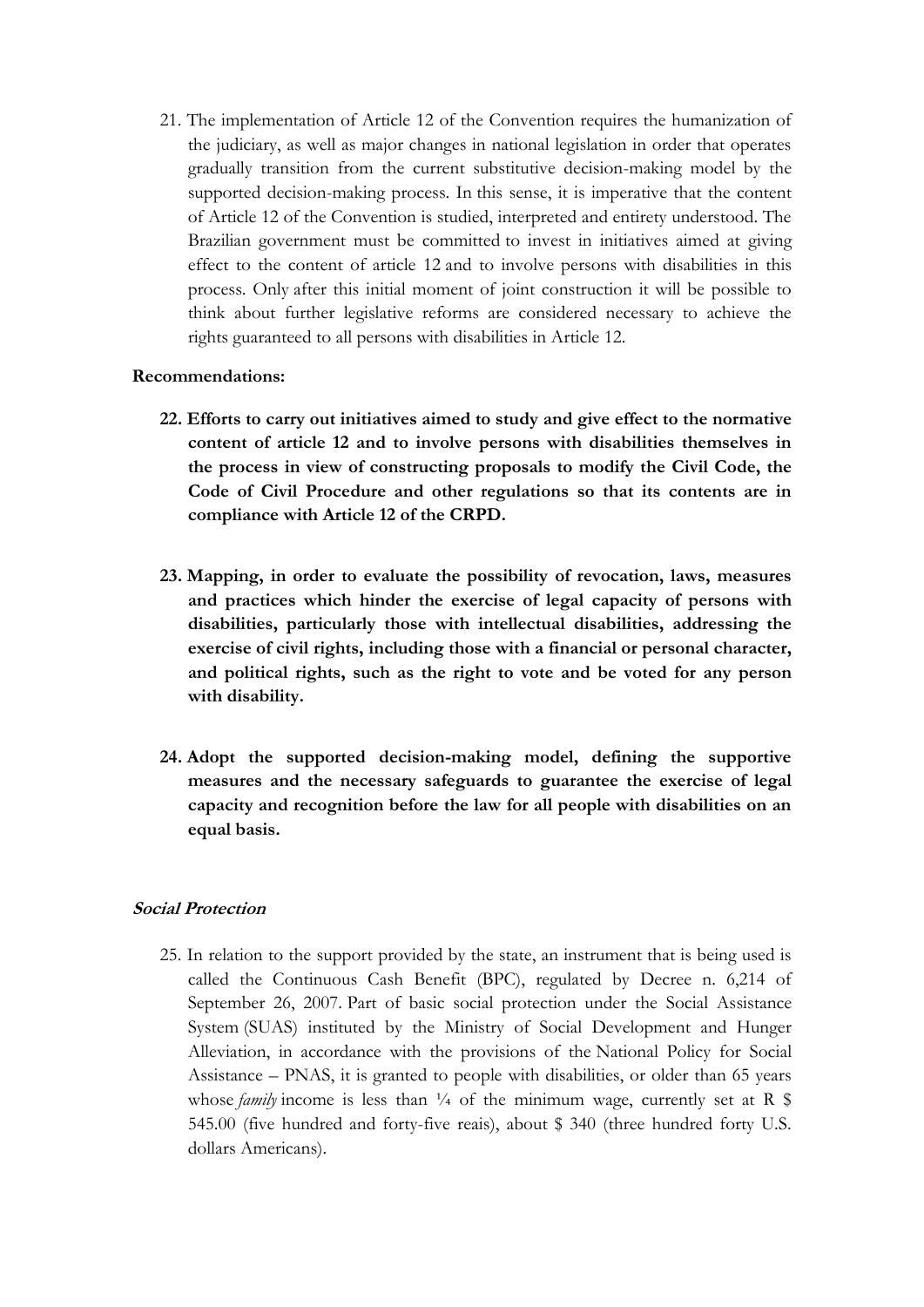- 26. Decree n. 7,.617 of November  $17<sup>th</sup>$ , 2011 broke new ground by establishing that the salary earned by a person with disabilities as an apprentice do not count as part of the monthly gross income therefore allowing the accumulation of the wage and the BPC in this hypothesis. It also provided that the beneficiary of the BPC can enter the labor market and have the benefit temporarily suspended, and if in this period cannot stay at work or do not acquire the right to another social security benefit, the person may returns to the BPC without going through the application process or evaluation of disability and degree of impairment by the National Institute of Social Security (INSS).
- 27. It happens that for many people with disabilities living in situation of poverty that receives the BPC it is still not worth starting a professional career – which starting salaries are usually low and unattractive - since the entry into the labor market still implies the loss of support provided by the State - even now only temporarily.
- 28. The judicial interdiction, although is not required to obtain the benefit, also has been used by families, especially from people with intellectual disabilities, to have access to this benefit.In many cases, the income received by the guardian ends up being used for other purposes, such as primary needs of the family and not to meet the basic needs of the person with disability, what makes it difficult the process of achieving independence and autonomy by the person.

#### **Recommendations:**

- **29. Recognizing the relevance of BPC for millions of Brazilians with disabilities as a social protection policy, make improvements to ensure that the BPC is used as a tool to promote inclusion and participation of people with disabilities on an equal basis in all aspects of life.**
- **30. Ensure that the BPC granted is not suspended in case of persons with disability who enter the formal labor market and receive a sum up to the minimum wage.**
- **31. Study and implement alternatives to guarantee that the receiving and accreditation for the BPC do not establish, in any case, as a prerequisite, the need for setting aside the civil rights of people with disabilities.**

#### **Deinstitutionalization**

32. Despite the enactment of Law no. 10216 of April 6, 2001 - known as the Psychiatric Reform  $Act - it$  is still part of the reality of people with intellectual and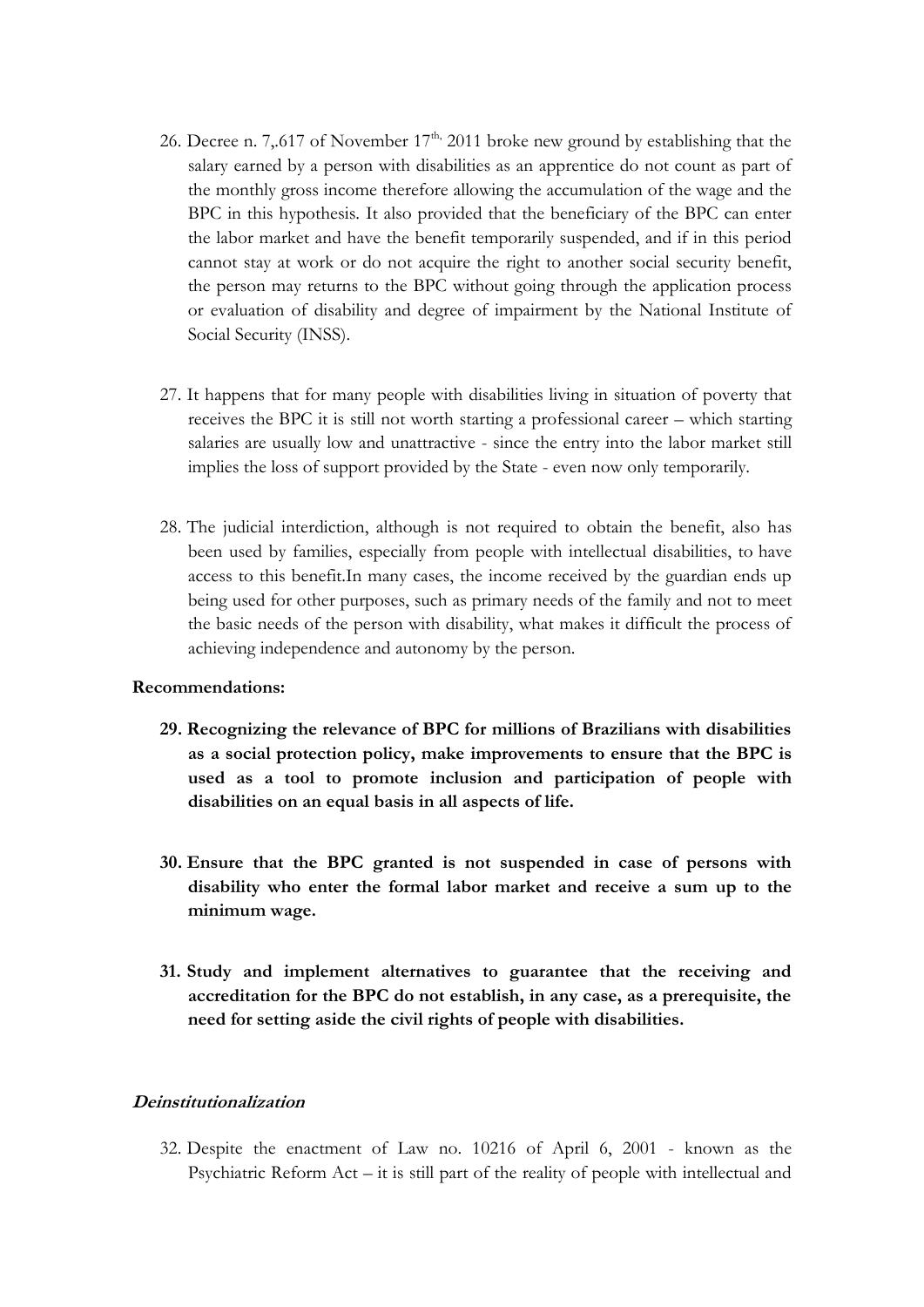psychosocial disabilities in Brazil segregated life in long stay shelters. Authorities from the Judiciary Branch, when notified about the situation of violence or abandonment of people with disabilities, refer them to long stay shelters.

33. These shelters in most cases become a life sentence for the victim, who is isolated from community life and their basic fundamental rights, and are often a place where other forms of violence happen and are not always recorded.

#### **Recommendation:**

- **34. Establish policy of deinstitutionalization coupled with the creation of supporting services to community life, with such goals that in a reasonable period of time, there will be no longer people living segregated from their communities on the basis of disability, in accordance with art. 19 of the CRPD.**
- **35. Ensure that people with disabilities in situations of abandonment, or that for any reason have been left without family support, are supported to live in the community, in a non-segregated way, in inclusive residences and supported by the State to access other goods, services and policies such as health, education, social security and other they need to build an independent life.**

#### **Bodies monitoring the implementation**

- 36. In Brazil, the bodies responsible for social control and participation of persons with disabilities are the so called "Councils of Rights". Most councils have mixed composition, with the participation of Civil Society and Government, as is the case of CONADE - National Council for the Rights of Persons with Disabilities. Due to factors such as lack of mandate set by law and financial dependency on the government, there is debate about whether or not CONADE would have guaranteed the status of the CRPD monitoring body, in accordance with Article 33.
- 37. Brazil does not count on any National Human Rights Institution, accredited and in accordance with the Paris Principles, which undermines independent monitoring of the CRPD and other human rights treaties which the State is party.

#### **Recommendations:**

**38. Creation of a National Human Rights Institution, with the status and operation fully based in the Paris Principles, with a broad mandate set by law to monitor not only the CRPD, but all human rights treaties signed by Brazil. The institution should have technical and operational capacity and financial autonomy to exercise its powers and a pluralistic permanent**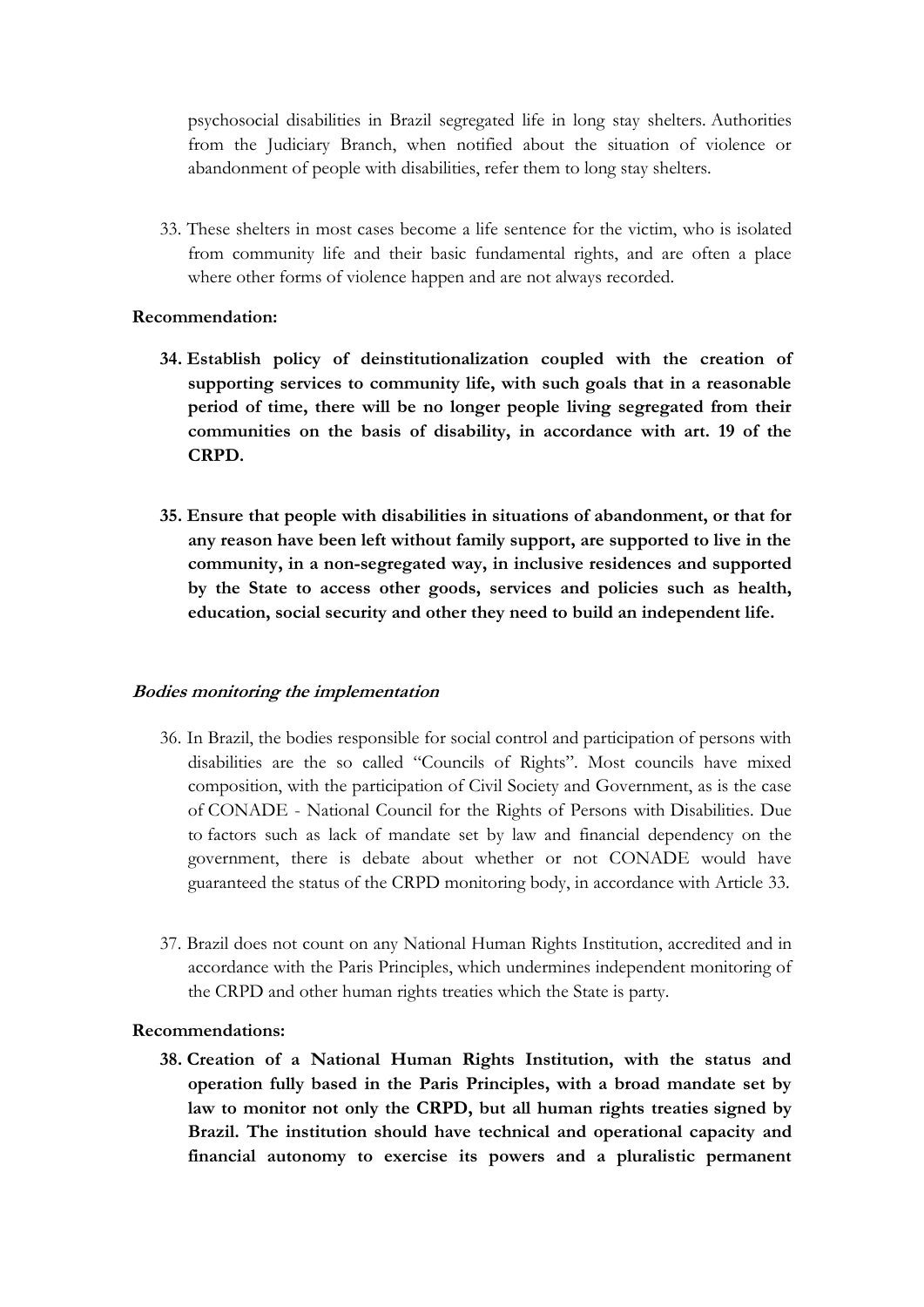**representative composition, with guaranteed representation of persons with disabilities.**

**39. Appointment of an independent body responsible for monitoring the CRPD in accordance with Article 33.2.**

#### **Accessibility at the Municipality Levels**

- 40. For years, human rights defenders in the area of rights of persons with disabilities report and claim that public sector policies should be implemented in municipalities. This is the locus where people live, work, study, relate to friends and family, have access to art and culture, with sports activities, religious, and others. With the publication of the research "Profile of Brazilian Municipalities", in 2010 (conducted by IBGE in 2009) in the 5,565 municipalities of Brazil, findings are no longer empirical but turned into true X-ray of public policies for persons with disabilities in municipalities. [\[Ii\]](http://translate.google.com/toolkit/content?did=000047vbyfj277k&rid=0&hl=pt_BR#_edn2) Although accessibility issues are related to the elimination of architectural barriers, the adaptation of public transportation and communication, the research did not provide any data on the communication.
- 41. With respect to architectural barriers, while many municipalities in the Southeast Region and the State of São Paulo had a master plan (*plano diretor)*, only about a third of these meets the accessibility standards. In addition, most of the cities have formal codes for new building (*código de obras)*, but less than a third follow the accessibility standards, which undermines the necessary adaptations, as well as the performance of new buildings or renovations, which could improve mobility status of persons with disabilities.
- 42. As for bus transportation, it exists in more than half the municipalities in the Southeast Region and the State of São Paulo, reaching just over a third of the municipalities of Brazil. Most of these transport systems do not meet accessibility standards, despite granting tariff exemptions for persons with disabilities - what has shown very little efficacy.
- 43. In places of public entertainment (arts, culture and sports) the situation is even more disrespectful since few municipalities have adapted transportation and accommodation of persons with disabilities or limited mobility.
- 44. An emblematic case refers to accessibility in buildings of municipal governments which are usually the best maintained by administration of a city. [\[Iii\]](http://translate.google.com/toolkit/content?did=000047vbyfj277k&rid=0&hl=pt_BR#_edn3) Although the situation is slightly better in the cities in the Southeast Region and the State of São Paulo, it turns out that only 6.0% of Brazilian municipalities have 5 or more than 5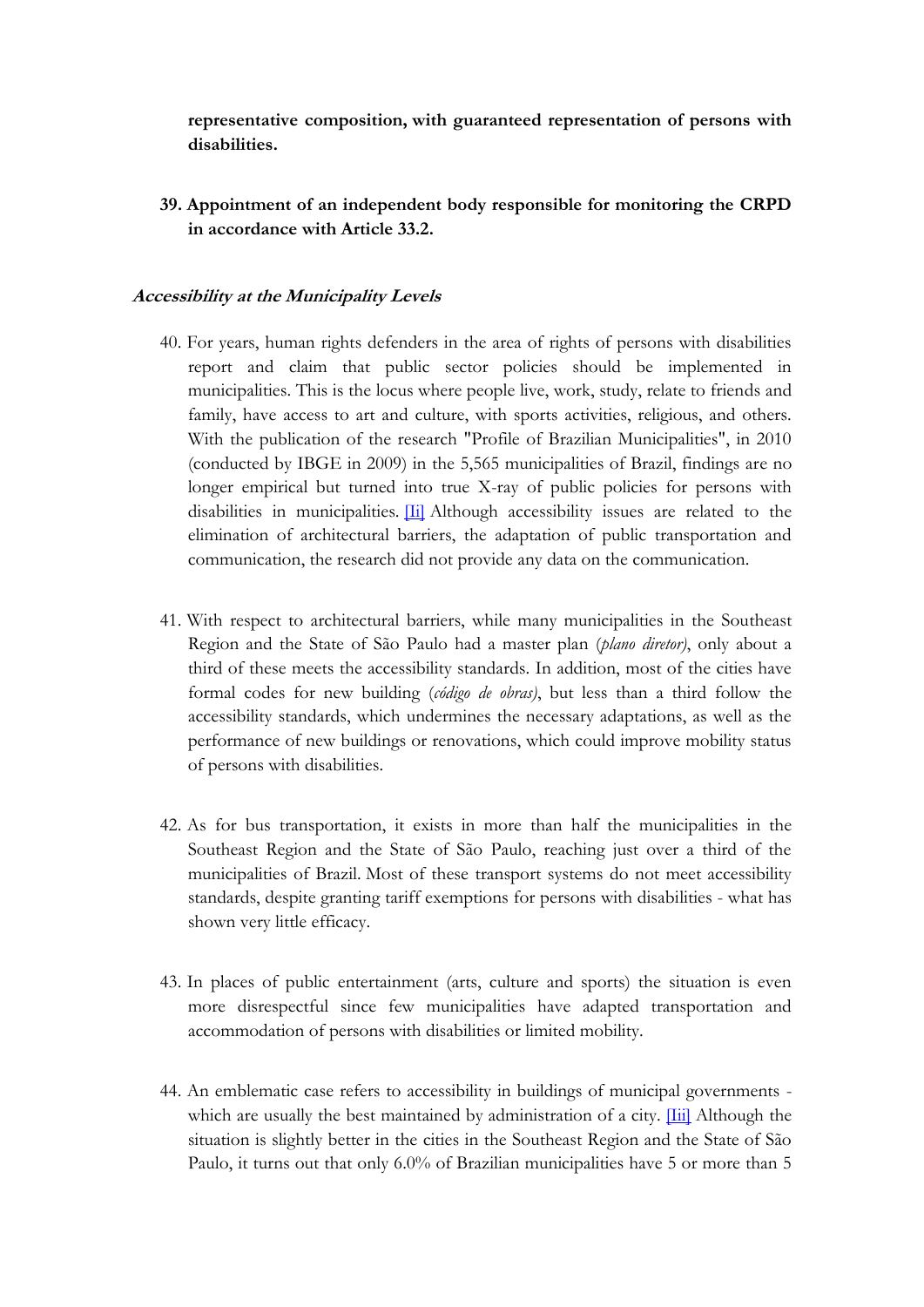items of accessibility, which is very little considering that the items surveyed are the most basic and easy to implement.

#### **Education in the Municipalities**

- 45. Regarding education  $\boxed{Iv}$ , the same survey "Profile of Brazilian Municipalities," (IBGE) reveals that the majority of municipalities in Brazil, Southeast Region and the State of Sao Paulo have municipal education plans, which allows a continuity of work, adapting curriculum to the region, a clearer definition of priorities, and greater autonomy. However, significantly fewer municipalities have human rights education in the school curricula, which could include issues relating to persons with disabilities.
- 46. Most municipalities conducts teacher training, but a smaller number conducts teacher training on human rights. Training on how to deal with students with special need is not among the priorities.
- 47. Education enables people to participate in civic life, and even in municipalities where there are schools able to accommodate persons with disabilities, the lack of support given to students with disabilities, of capacity building to teachers and of human rights education, affect the inclusion in school.

#### **Employment and income [\[V\]](http://translate.google.com/toolkit/content?did=000047vbyfj277k&rid=0&hl=pt_BR#_edn5)**

- 48. Still according to research conducted by IBGE in 2009, most municipalities in southeastern Brazil and in the State of Sao Paulo have programs or actions to generate jobs and income, but a negligible amount take into account persons with disabilities.
- 49. The great majority of the municipalities hired staff in the 24 months preceding the survey. A smaller number hired through public competition (*concurso público)*  even fewer published notice of tender to reserve places for persons with disabilities.

#### **Municipal Councils for the Defense of Rights [\[Vi\]](http://translate.google.com/toolkit/content?did=000047vbyfj277k&rid=0&hl=pt_BR#_edn6)**

50. Data from the survey conducted by IBGE in 2009 show that the number of municipalities that have City Council of Rights of Persons with Disabilities is really low. This applies to all the country, including the Southeast region and the State of Sao Paulo – even if this last has show some timid improvements in this regard .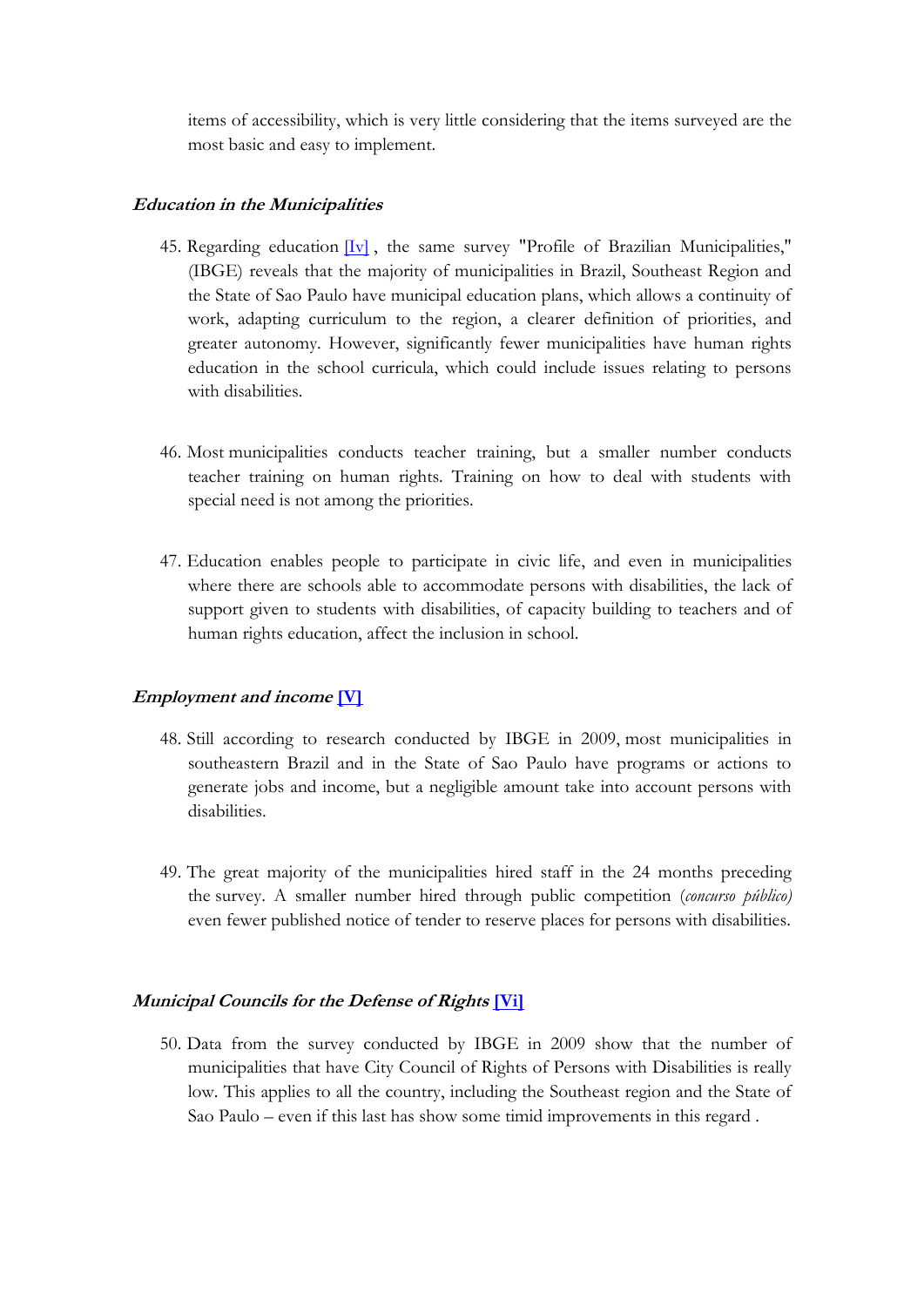51. The Councils are characterized by being advisory, regulatory, normative and supervisory bodies. The failure to exercise the supervisory function contributes to the low level of compliance with current legislation, especially regarding the right to accessibility. In addition, most Councils are linked to social work bodies (*órgão de assistência social)*, which demonstrates that public officials don´t have a "right perspective" to the rights of persons with disabilities.

### **Recommendations:**

- **52. Promote awareness campaigns for municipal administrators (mayors, vice mayors and city counselors) and local communities on issues of rights of persons with disabilities – considering that 2012 is an election year at the municipality´s level;**
- **53. Provide line of credits (linha de crédito) for local governments to promote, in large-scale, legal and physical adaptations needed to allow accessibility to all persons with disabilities;**
- **54. Organize comprehensive training programs for municipal officials, to sensitize on the need to include persons with disabilities, especially for those responsible for the sectors of construction, education, employment and welfare;**
- **55. Working with urgency in transversal policies, ie, policies that take into account at the same time, the various aspects that involve the full participation of persons with disabilities in society on an equal basis with others. It is pointless to get a job, generator of income, if you can not get to the workplace by lack of accessible transportation. Therefore, accessibility, training and employment and income generation are policies that must go together.**

[<sup>\[1\]</sup>](http://translate.google.com/toolkit/content?did=000047vbyfj277k&rid=0&hl=pt_BR#_ftnref1) The Convention was ratified with a special quorum of 3/5 vote of the members of two legislative houses (Chamber of Deputies and Senate) in two rounds of voting, paying attention to Constitutional Amendment No. 45, December 08, 2004, which added to Article 5 of the Federal Constitution a § 3 providing that treaties and international conventions on human rights that are approved in each house of Congress, in two shifts, three fifths of the votes of its members, shall be equivalent to constitutional amendments. The legislative branch, represented by the Senate, approved the text of the Convention through Legislative Decree no. 186 of July 9, 2008, which was promulgated by the Executive through the Federal Decree.6949, to August 25, 2009, and shall have binding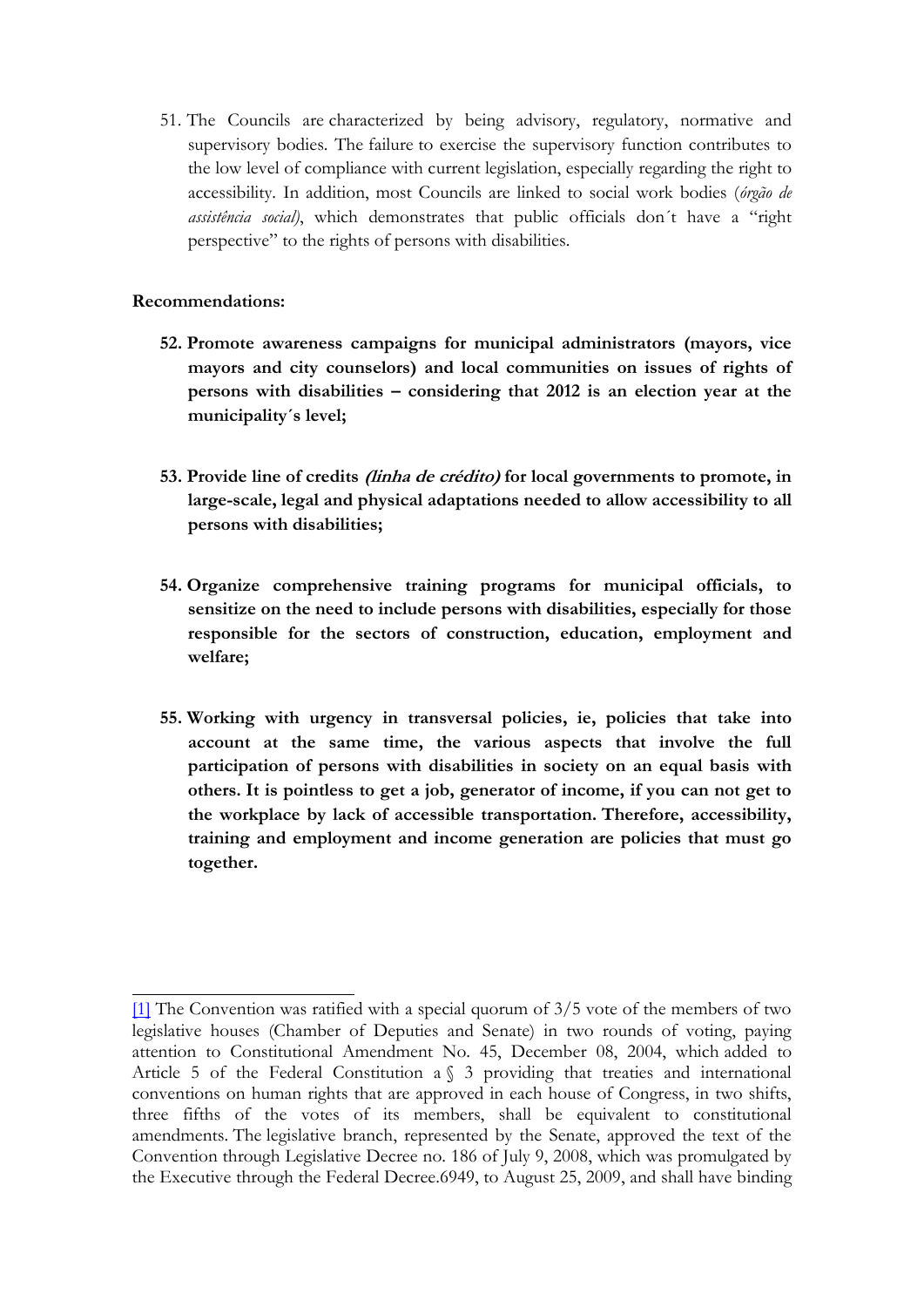force on the side of the rules which occupy the highest level within the hierarchy of legal norms.

[\[2\]](http://translate.google.com/toolkit/content?did=000047vbyfj277k&rid=0&hl=pt_BR#_ftnref2) Available in [http://portal.mj.gov.br/sedh/co/internacional/rpu.pdf](http://www.google.com/url?q=http%3A%2F%2Fportal.mj.gov.br%2Fsedh%2Fco%2Finternacional%2Frpu.pdf&sa=D&sntz=1&usg=AFQjCNEMxnin03KCy0jaLI0iArzy-Q_sAA) .Accessed on 11/28/2011.

[\[3\]](http://translate.google.com/toolkit/content?did=000047vbyfj277k&rid=0&hl=pt_BR#_ftnref3) Available at [http://www.planalto.gov.br/ccivil\\_03/\\_Ato2011-](http://www.google.com/url?q=http%3A%2F%2Fwww.planalto.gov.br%2Fccivil_03%2F_Ato2011-2014%2F2011%2FDecreto%2FD7612.htm&sa=D&sntz=1&usg=AFQjCNE_dKP46aH02ZPk-JtnCDsRqSSoYw) [2014/2011/Decreto/D7612.htm](http://www.google.com/url?q=http%3A%2F%2Fwww.planalto.gov.br%2Fccivil_03%2F_Ato2011-2014%2F2011%2FDecreto%2FD7612.htm&sa=D&sntz=1&usg=AFQjCNE_dKP46aH02ZPk-JtnCDsRqSSoYw) .Accessed on 11/28/2011.

[\[I\]](http://translate.google.com/toolkit/content?did=000047vbyfj277k&rid=0&hl=pt_BR#_ednref1) IPEA considers people in poverty, those with monthly household income *per capita* up to half the minimum wage and in conditions of extreme poverty, which has a monthly household income *per capita* up to a quarter of the minimum wage. ii.

| <b>MUNICIPALITIES</b>                     | <b>BRAZIL</b> |               | Southeast |               | Sao Paulo |               |
|-------------------------------------------|---------------|---------------|-----------|---------------|-----------|---------------|
|                                           |               |               | Region    |               | State     |               |
|                                           | Qty           | $\frac{0}{0}$ | Qty       | $\frac{0}{0}$ | Qty       | $\frac{0}{0}$ |
| Total                                     | 5565          | 100           | 1668      | 100           | 645       | 100           |
| With master plans (planos director)       | 2318          | 41.6          | 680       | 40.8          | 305       | 47.3          |
| That follow accessibility standards       | 1653          | 29.7          | 502       | 30.1          | 220       | 34.1          |
| With code of works (código de obras)      | 3208          | 57.6          | 1014      | 60.8          | 371       | 57.5          |
| That follow accessibility standards       | 1675          | 30.1          | 525       | 31.5          | 189       | 23.3          |
| With urban transportation by bus          | 2018          | 36.3          | 837       | 50.2          | 327       | 50.1          |
| That follow accessibility standards       | 589           | 10.6          | 278       | 16.7          | 136       | 21.1          |
| Granting duty-free                        | 1596          | 28.7          | 690       | 41.4          | 316       | 49.0          |
| That have adapted to transportation and   | 567           | 10.2          | 212       | 12.7          | 106       | 16.4          |
| accommodation<br>for<br>Persons<br>with   |               |               |           |               |           |               |
| Disabilities in public arts and sports    |               |               |           |               |           |               |
| places                                    |               |               |           |               |           |               |
| That<br>places for persons<br>have<br>111 | 279           | $5.0\%$       | 107       | 6.4           | 64        | 9.9           |
| wheelchairs in public arts and sports     |               |               |           |               |           |               |
| places                                    |               |               |           |               |           |               |

Source: Profile of Brazilian Municipalities, 2009 - IBGE

| $\cdots$<br>111.                 |               |               |           |               |             |               |
|----------------------------------|---------------|---------------|-----------|---------------|-------------|---------------|
| <b>MUNICIPALITIES</b>            | <b>BRAZIL</b> |               | Southeast |               | Sao Paulo   |               |
|                                  |               |               | Region    |               | State       |               |
|                                  | .)tv          | $\frac{0}{0}$ | )tv       | $\frac{0}{0}$ | $\gimel$ ty | $\frac{0}{0}$ |
| <b>TOTAL</b>                     | 5565          | 100           | 1668      | 100           | 645         | 100           |
| City hall building with any item | 2611          | 46.9          | 879       | (52.7)        | 432         | 67.0          |
| accessibility                    |               |               |           |               |             |               |
| City hall building with no items | 2954          | 53.1          | 789       | 47.3          | 213         | 33.0          |
| accessibility                    |               |               |           |               |             |               |

Source: Profile of Brazilian Municipalities, 2009 - IBGE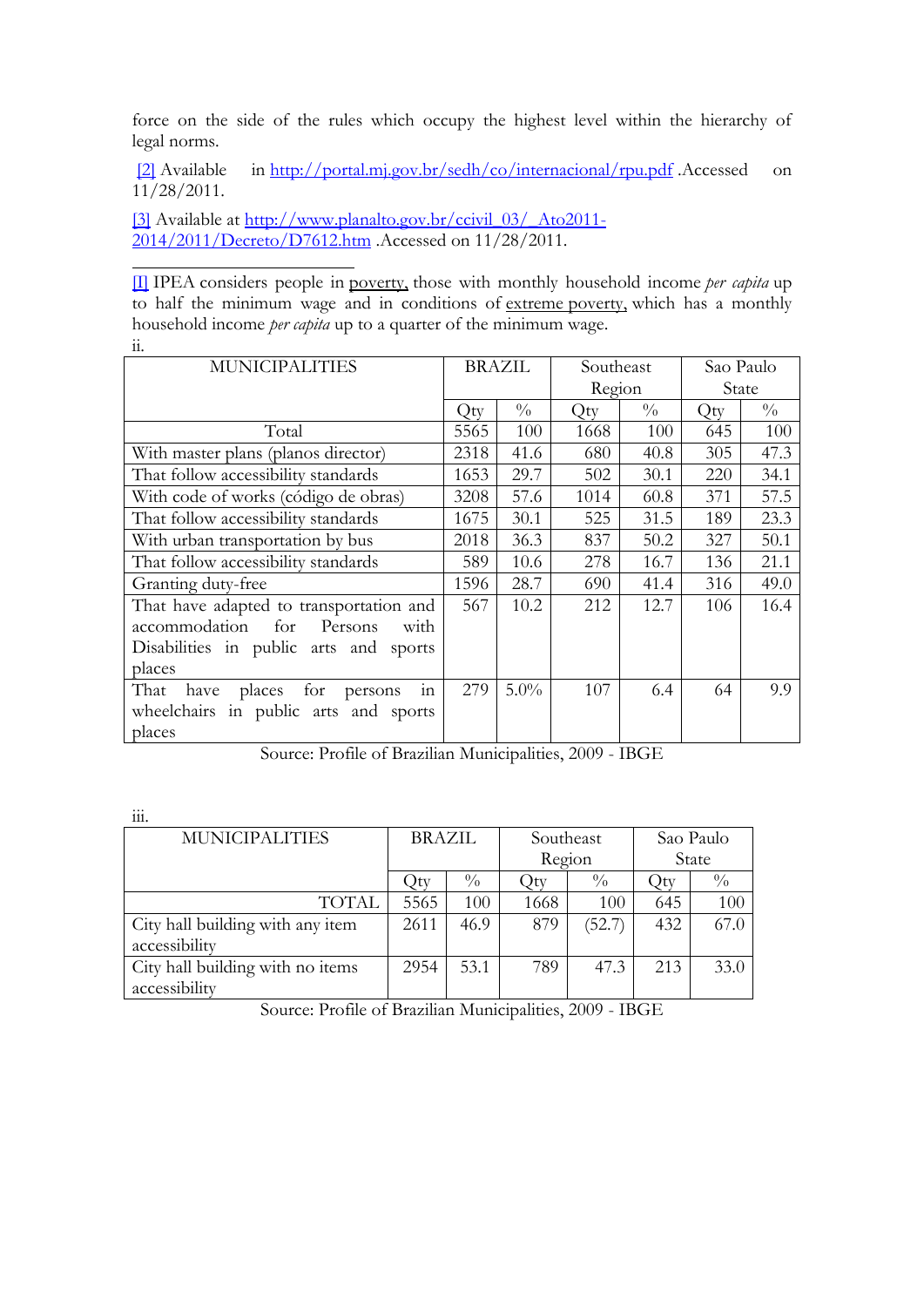

Source: Profile of Brazilian Municipalities, 2009 - IBGE

#### [\[Iv\]](http://translate.google.com/toolkit/content?did=000047vbyfj277k&rid=0&hl=pt_BR#_ednref4) Education:

| <b>MUNICIPALITIES</b>              | BRAZIL |               | Southeast |               | Sao Paulo State |               |
|------------------------------------|--------|---------------|-----------|---------------|-----------------|---------------|
|                                    |        |               | Region    |               |                 |               |
|                                    | Qty    | $\frac{0}{0}$ | Qty       | $\frac{0}{0}$ | Qty             | $\frac{0}{0}$ |
| Total                              | 5565   | 100           | 1668      | 100           | 645             | 100           |
| With municipal education plan      | 3138   | 56.4          | 1212      | 72.7          | 361             | 56.0          |
| Municipal plan has human rights    | 1632   | 29.3          | 565       | 33.9          | 162             | 25.1          |
| education in the curriculum        |        |               |           |               |                 |               |
| With teacher training              | 3436   | 61.7          | 945       | 56.7          | 399             | 61.9          |
| With teacher training in human     | 2056   | 36.           | 531       | 31.8          | 222             | 34.4          |
| rights                             |        | 9             |           |               |                 |               |
| Expansion of services to students  | 1333   | 24.0          | 421       | (25/2)        | 183             | 28.4          |
| with special educational needs     |        |               |           |               |                 |               |
| schools<br>Municipal<br>able<br>to | 2936   | 52.8          | 958       | 57.4          | 435             | 67.4          |
| accommodate persons<br>with        |        |               |           |               |                 |               |
| disabilities                       |        |               |           |               |                 |               |

Source: Profile of Brazilian Municipalities, 2009 - IBGE

#### [\[V\]](http://translate.google.com/toolkit/content?did=000047vbyfj277k&rid=0&hl=pt_BR#_ednref5) Generation of Labour and Income:

| $\overline{\phantom{a}}$<br><b>MUNICIPALITIES</b> | <b>BRAZIL</b> |               | Southeast |               | Sao Paulo State |               |
|---------------------------------------------------|---------------|---------------|-----------|---------------|-----------------|---------------|
|                                                   |               |               | Region    |               |                 |               |
|                                                   | Qty           | $\frac{0}{0}$ | Qty       | $\frac{0}{0}$ | Qty             | $\frac{0}{0}$ |
| Total                                             | 5565          | 100           | 1668      | 100           | 645             | 100           |
| With program or actions to generate               | 3307          | 59.4          | 963       | 57.7          | 459             | 71.2          |
| jobs and income                                   |               |               |           |               |                 |               |
| With program or actions to generate               | 440           | 7.9.          | 130       | 7.8           | 65              | 10.1          |
| jobs and income to persons with                   |               |               |           |               |                 |               |
| disabilities                                      |               |               |           |               |                 |               |
| With staff hired in the<br>last $24$              | 5259          | 94.5          | 1620      | 97.1          | 630             | 97.7          |
| months                                            |               |               |           |               |                 |               |
| Call for tender in the last 24 months             | 2968          | 53.3          | 981       | 58.8          | 505             | 78,3          |
| Call for tender to reserve places for             | 2505          | 45.0          | 863       | 51.7          | 432             | 67.0          |
| persons with disabilities                         |               |               |           |               |                 |               |

Source: Profile of Brazilian Municipalities, 2009 - IBGE

[\[Vi\]](http://translate.google.com/toolkit/content?did=000047vbyfj277k&rid=0&hl=pt_BR#_ednref6) The City Councils of Defense of Rights: